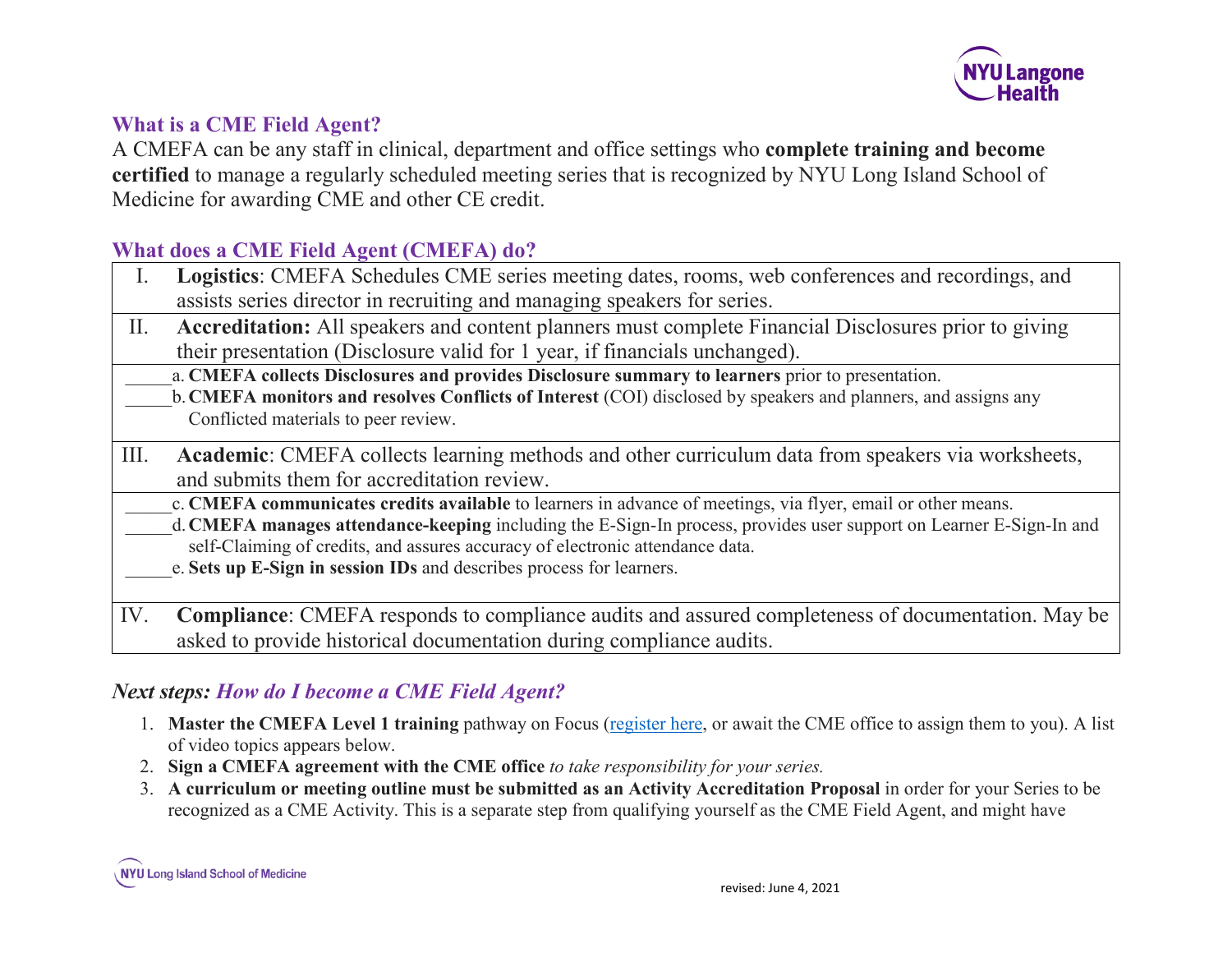

already been done by your predecessor, if you are designating as a **substitute CMEFA**. However, if your CME series is not already recognized, or if your Activity's recognition period has or will expire, please refer to the *[Guide](https://winthrop.cloud-cme.com/assets/winthrop/LISoM_Downloads/5_Tools/CME_Series_Annual_Recognition_Process_2021.pdf)  [to RSS Series Certification](https://winthrop.cloud-cme.com/assets/winthrop/LISoM_Downloads/5_Tools/CME_Series_Annual_Recognition_Process_2021.pdf)* and **Submit** your **[CME series](https://winthrop.cloud-cme.com/application.aspx) recognition application.**

4. **Complete the** CloudCME Hands-On Training tasks in **the Scored Competency Exam** and score 100%.

# **Frequently Asked Questions about the CME Field Agent program**

### Can a CME Field Agent (CMEFA) manage more than one series?

Yes, in many departments, there is a CME Field Agent who manages Grand Rounds, and M&M, and Journal Club sessions. In other departments, different series may be managed by different individuals, depending on the workload.

#### Can more than one CMEFA manage our series?

It is permitted for more than one CMEFA to work on a CME series, but our Letter of Recognition for a CME series is signed only by a single CMEFA of record. If that person discontinues their role, there must be a formal transfer of the CMEFA responsibility of that series to another qualified CMEFA.

### Can my CMEFA role be handed off to another person if I take time off work?

Yes. However, you can only transfer the CMEFA responsibility for one or more series to another holder of CME Field Agent certification. You and your administrator with staffing authority must complete a [CME Field Agent Substitute Designation form](https://nyumc.qualtrics.com/jfe/form/SV_5v5UDvzlM6dSveR) to make this transfer, and it is not effective until your replacement has completed the CMEFA certification requirements and a new Letter of Recognition for the CME series is issued by the CME Office in the newcomer's name.

### How much does accrediting our CME series cost annually?

At this time, the NYU-LISOM Dean's office is waiving accreditation fees for CME series sponsored by NYU Langone Hospital— Long Island departments and divisions that report to one of the LISOM chairs. Accreditation fees are charged only on revenue generating courses and annual events that award CME and other CE credits.

### Can multiple committee meetings be considered a single RSS series?

Yes, we encourage related topics to be grouped into a series definition, for most efficient application process. However, we do not encourage group case conferences such as M&M and Tumor Board to be alternated with purely didactic speaker-driven sessions under a common series schedule. The speaker compliance requirements for group case conferences are different from instructor-led sessions, so we ask that they be accredited separately for accurate reporting to the national accreditors of our site.

### Can medical device companies give presentations at my series meetings?

No. Commercial interests who manufacture or market therapeutic and diagnostic devices, supplies, or drugs are not permitted to have any role in planning of CME- and CE-certified content, as their promotional interests are an inherent conflict with independent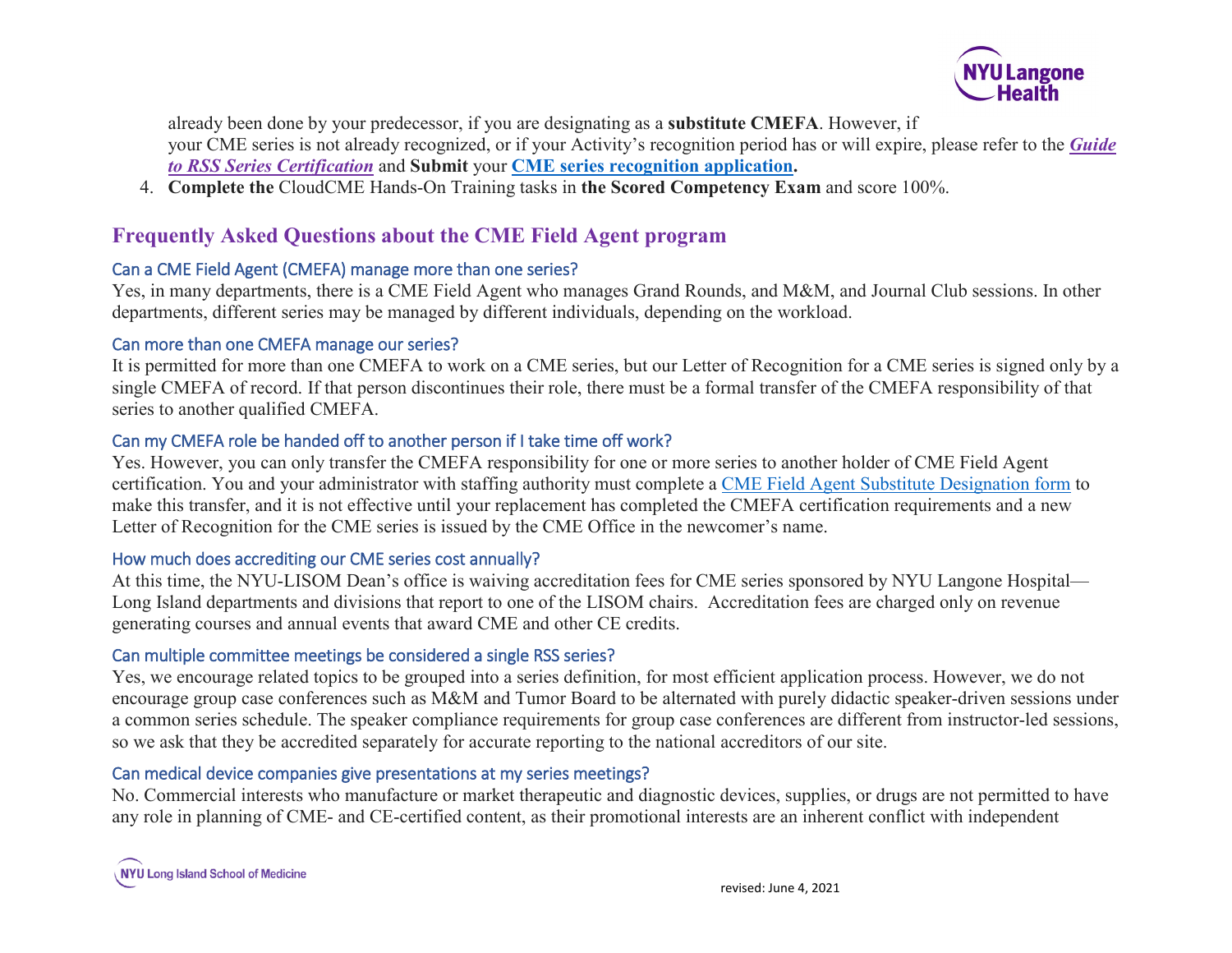

academic content. All speakers in your series must disclose any financial ties they have to such commercial interests. Disclosure means completing a written form in advance of the presentation AND conveying their disclosure information to the audience in advance of any presentation.

### **Links to the CME Field Agent Training Modules**

**Please note:** Practice tests appearing before videos 1- 17 are unscored**,** and do not count toward earning the certificates.

- CMEFA 0: [START HERE] [Introduction to 2019-2020 CME Compliance Series](https://winthrop.cloud-cme.com/LaunchScorm.aspx?CaseID=39&video=true)
- CMEFA 1: [Considerations for Interprofessional CE Planning](https://winthrop.cloud-cme.com/LaunchScorm.aspx?CaseID=44&video=true)
- CMEFA 2A: [Curriculum Planning Process](https://winthrop.cloud-cme.com/LaunchScorm.aspx?CaseID=45&video=true)
- CMEFA 2B: [Department-Managed Curriculum Planning Process](https://winthrop.cloud-cme.com/LaunchScorm.aspx?CaseID=46&video=true)
- CMEFA 3: [Understanding ACCME Accreditation Criteria](https://winthrop.cloud-cme.com/LaunchScorm.aspx?CaseID=47&video=true)
- CMEFA 4: [The Disclosure Process](https://winthrop.cloud-cme.com/LaunchScorm.aspx?CaseID=48&video=true)
- CMEFA 15: [Disclosure and Conflict Analysis: Standards of CME Content Review and Validation](https://winthrop.cloud-cme.com/LaunchScorm.aspx?CaseID=38&video=true)
- CMEFA 5: [Adding Speakers to CloudCME database](https://winthrop.cloud-cme.com/LaunchScorm.aspx?CaseID=33&video=true)
- CMEFA 6: [Aliasing by Administrators](https://winthrop.cloud-cme.com/LaunchScorm.aspx?CaseID=35&video=true)
- CMEFA 7: [Recording Paper-Based Disclosures in the CloudCME database](https://winthrop.cloud-cme.com/LaunchScorm.aspx?CaseID=35&video=true)
- CMEFA 8: [Managing Sessions in an RSS Series using CloudCME](https://winthrop.cloud-cme.com/LaunchScorm.aspx?CaseID=34&video=true)
- CMEFA 9: [Setting up session E-Sign-In Attendance using CloudCME](https://winthrop.cloud-cme.com/LaunchScorm.aspx?CaseID=37&video=truev)
- CMEFA 10A: [About the Quarterly Compliance Audit \(QCA\) process](https://winthrop.cloud-cme.com/LaunchScorm.aspx?CaseID=38&video=truetarget=)
- CMEFA 10B: [Attendance-Keeping Skills Update](https://youtu.be/7AAAxadnqhI)
- CMEFA 17: [Submitting your CME Proposal for Accreditation Decision](https://winthrop.cloud-cme.com/LaunchScorm.aspx?CaseID=89&userid=18701&video=true)
- **CMEFA 20: [Scored Knowledge Quiz Test for Certification](https://nyumc.qualtrics.com/jfe/form/SV_560qojvww2EpOeN) (requires 80% passing score)**